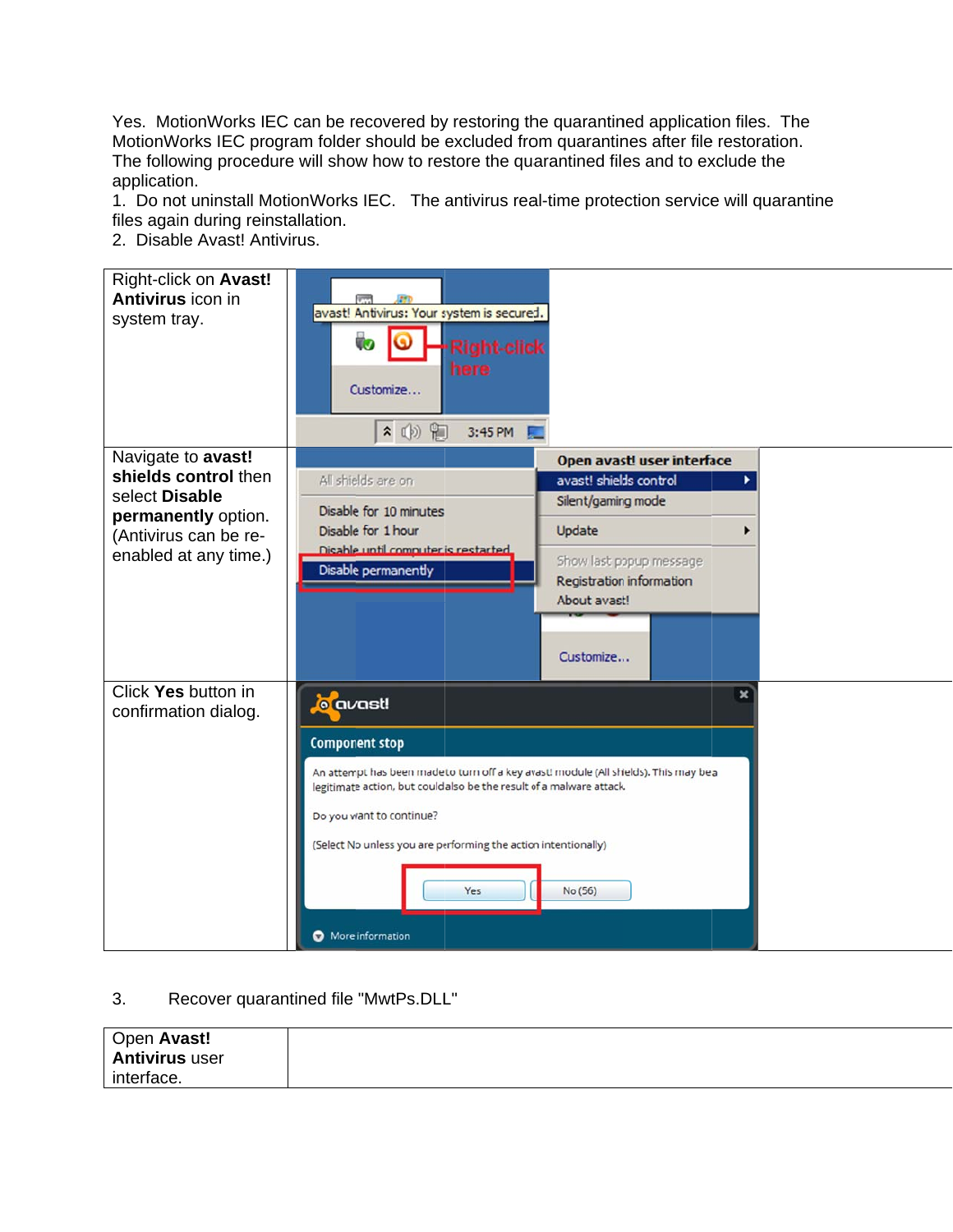| Select the<br>Maintenance tab<br>then click on "Virus"<br>Chest" menu list. | <b>SECURITY</b><br>⋘<br><b>MAINTENANCE</b><br>Update                 | <b>MARKET</b><br><b>MAINTENANCE</b><br><b>NE</b> Virus Chest | <b>O CIVOSt!</b> FREE ANTIVIRUS Not yet registered (30 days remaining)<br>RECOMMEND SUPPORT | $- x$<br><b>REGISTER</b><br><b>Account Settings</b><br>The avast! virus chest works as a container for suspicious and infected files. By moving a file to<br>the virus chest, you are isolating the file from the rest of the system so that it can't do any harm. |
|-----------------------------------------------------------------------------|----------------------------------------------------------------------|--------------------------------------------------------------|---------------------------------------------------------------------------------------------|--------------------------------------------------------------------------------------------------------------------------------------------------------------------------------------------------------------------------------------------------------------------|
|                                                                             | Registration                                                         | Name                                                         | Original location                                                                           | Last changed                                                                                                                                                                                                                                                       |
|                                                                             | Scan Logs<br><b>Virus Chest</b><br>Remote Assistance<br>About avast! | MwtPs.dll<br>$\blacksquare$                                  | C:\Program Files (x86)\Yaskawa\Motion<br>п.                                                 | 3/15/2013 3:18:44 PM<br>D.                                                                                                                                                                                                                                         |
| Right-click on the<br>quarantined file and<br>execute Restore.              |                                                                      |                                                              |                                                                                             |                                                                                                                                                                                                                                                                    |

| 4.<br>Select the Security<br>tab then click on File<br><b>System Shield in</b> | ☎<br><b>SECURITY</b>                                                                                                                                                                                 | White-list MotionWorks IEC installation folder locally.<br>$- x$<br><b>O CIVERSE:</b> FREE ANTIVIRUS Not yet registered (30 days remaining)<br><b>REGISTER</b><br>MAINTENANCE MARKET RECOMMEND SUPPORT<br>Account Settings                                                                                                    |
|--------------------------------------------------------------------------------|------------------------------------------------------------------------------------------------------------------------------------------------------------------------------------------------------|-------------------------------------------------------------------------------------------------------------------------------------------------------------------------------------------------------------------------------------------------------------------------------------------------------------------------------|
| menu list. Click on<br><b>Settings button at</b><br>right of tab.              | SUMMARY<br><b>ANTIVIRUS</b><br>Scan Now<br>File System Shield<br>Mail Sheld<br>Web Sheld<br>P <sub>2</sub> P Shield<br>IM Shield<br>Networt Shield<br><b>Script Shield</b><br><b>Behavior Shield</b> | <b>File System Shield</b><br>The File System Shield is the main component of the avast! real-time scanner. It monitors all files<br>and programs stored on your computer.<br><b>Stop</b><br>Settings<br>PROTECTION STATUS: RUNNING<br>Start<br>SHIELD TRAFFIC<br>Ξ<br>10<br>$\wedge$ Scanned files<br><b>A</b> Infected files |
|                                                                                | SOFTWARE UPDATER<br>(Q) SECURELINE                                                                                                                                                                   | Files scanned / infected: 2499 / 0<br>Show traffic history Shieldlog<br>Last file scanned:<br>C:\Windows\System32\TPVMW32.dll<br>Last file infected:                                                                                                                                                                          |